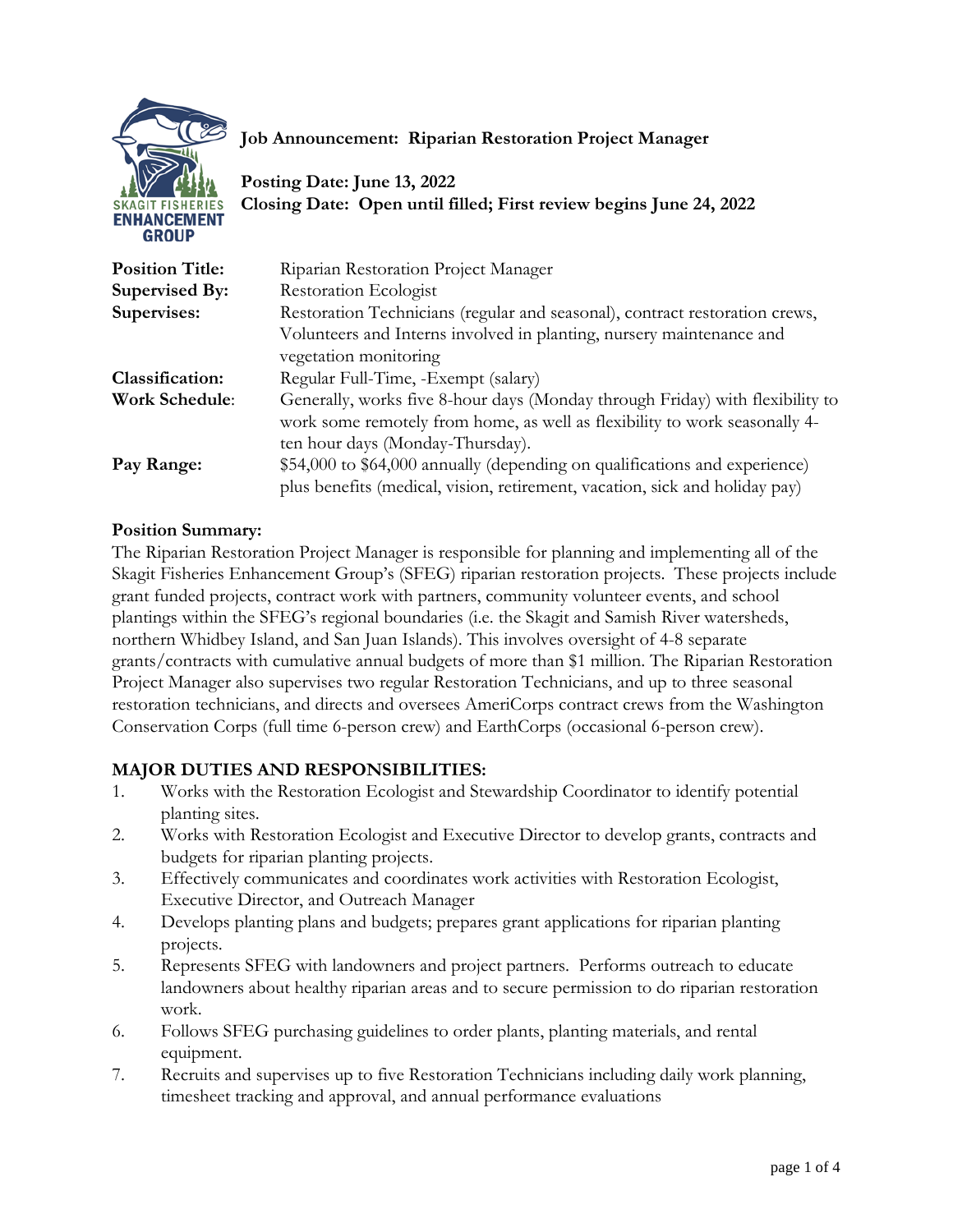- 8. Oversees SFEG's WSC IP and volunteers to effectively operate and maintain SFEG's native plant nursery. Provides a report on nursery operations to the Restoration Ecologist annually.
- 9. Develops work scopes, schedules and manages contracts for crews from the WCC, Whatcom County Corrections, EarthCorps or other organizations.
- 10. Conducts QA/QC inspections to confirm that work performed by staff and crews is consistent with SFEG standards.
- 11. Ensures that daily log records of field activities are kept, maintained and shared with Restoration Program Coordinators and Restoration Ecologist on a regular basis.
- 12. Generates crew invoices and updates match database monthly to document cost share contributions.
- 13. Coordinates SFEG's vegetation monitoring program, including writing grants to secure funding, recruitment and training of interns and volunteers, and preparing annual reports describing the results to funders.
- 14. Coordinates, directs, and attends weekend planting and nursery work parties with volunteers in spring and fall.
- 15. Works with SFEG's Outreach Manager to plan and complete school service learning planting projects.
- 16. Maintains riparian planting GIS database to provide record of the location and other relevant data for all planting sites.
- 17. Accurately tracks deliverables and budgets for multiple grants. Reviews requests for reimbursement for grants and contracts pertaining to riparian programs and provide progress reports as needed.
- 18. Perform other related duties as assigned.

## **REQUIRED EDUCATION, EXPERIENCE AND TRAINING FOR POSITION:**

- Bachelor's degree in botany, forestry or other watershed science related field with an emphasis on habitat restoration.
- Two years professional experience in planning, implementation, maintenance, and monitoring of riparian or habitat restoration projects.

## **REQUIRED SKILLS/KNOWLEDGE/ABILITIES FOR POSITION:**

- Proficient knowledge of native plant species and growing conditions.
- Demonstrated ability to secure grant funding, manage grants and be fiscally responsible by preparing budgets, working within them, and following purchasing guideline requirements.
- Knowledge and experience related to identification and treatment techniques of invasive species specifically those associated with riparian and floodplain areas.
- Understanding of habitat needs of salmonids.
- Familiarity with native plant growing needs in a nursery setting.
- Demonstrated ability to communicate effectively both in verbal and written format.
- Ability to interact positively with and motivate a wide range of people, including staff, volunteers, landowners, public agencies and other stakeholders. Conveys information clearly and concisely.
- Experience supervising and providing leadership to field technicians and restoration crews.
- Ability to manage and communicate with contractors.
- Ability and willingness to work Saturdays in March, April, and November to lead community planting events and at other Saturdays as needed (e.g. vegetation monitoring training workshop).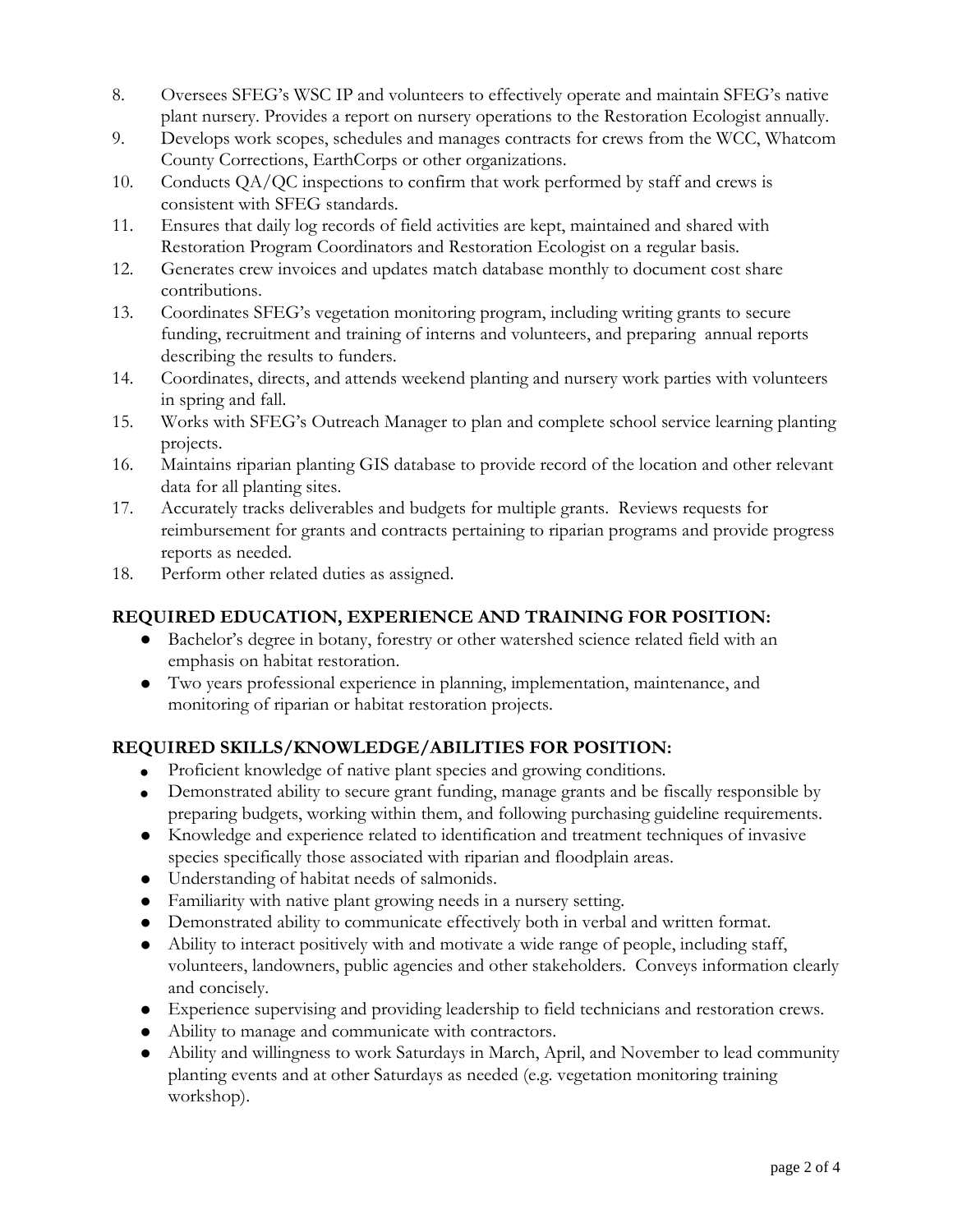- Experience training and directing volunteers.
- Ability to operate four wheel drive truck with trailer.
- Experience preparing written progress reports in an accurate and timely manner.
- Experience applying herbicides according to Washington State laws. Ability to oversee the application of herbicides according to Washington State laws.
- Willingness to perform duties in all types of weather and terrain. Able to perform physically demanding manual labor outdoors, at remote locations, on difficult and hazardous terrain in all types of weather.
- Proficient with computers and the use of Microsoft Office and ARCGIS software
- Must be able to provide own transportation when SFEG vehicles are not available. Approved mileage will be reimbursed.
- Strong ability to work both independently and as part of a multidisciplinary team.
- Ability and willingness to follow direction and take initiative while maintaining a positive attitude.

#### **REQUIRED LICENSES OR CERTIFICATIONS:**

- Must have and maintain throughout employment a valid Washington State Driver's License
- Current CPR and First Aid Certification. If not current must be able to successfully complete certification within 6 months of employment.
- Washington State Herbicide applicator certification required; if certification is lacking, must demonstrate willingness to obtain certification within 6 months.
- As per SFEG's personnel policies, SFEG will conduct a background check on any volunteers or employees who will work with children and other vulnerable populations
- SFEG is a fully vaccinated employer, so the successful candidate must show documentation of full vaccination against Covid-19 before beginning employment.

**PHYSICAL REQUIREMENTS** (*The physical demands described here are representative of those that must be met by an employee to successfully perform the essential functions of this job.):*

- Able to perform frequent, physically demanding work, in the outdoors, at remote locations, on difficult terrain in all types of weather.
- Must be able to lift 40 lbs into and out of trucks
- Walk up to 3-miles over steep or uneven terrain
- Capable of performing repetitive tasks (planting trees, using hand or power tools, working at computer keyboard) for extended periods of time with appropriate breaks and PPE..

## **TO APPLY:**

A complete application includes: a letter of interest, resume, answers to the attached supplemental questions, and a list of three professional reference contacts.

Send application materials to: EMAIL-preferred (as **one pdf** document) to (due to risk of viruses, only pdf's will be opened): [kmurray@skagitfisheries.org](mailto:kmurray@skagitfisheries.org) 

Subject Line: Riparian Restoration Project Manager position

This position is open until filled. The first review of applications will begin June 24, 2022 in preparation for interviews being scheduled for June 29 and 30.